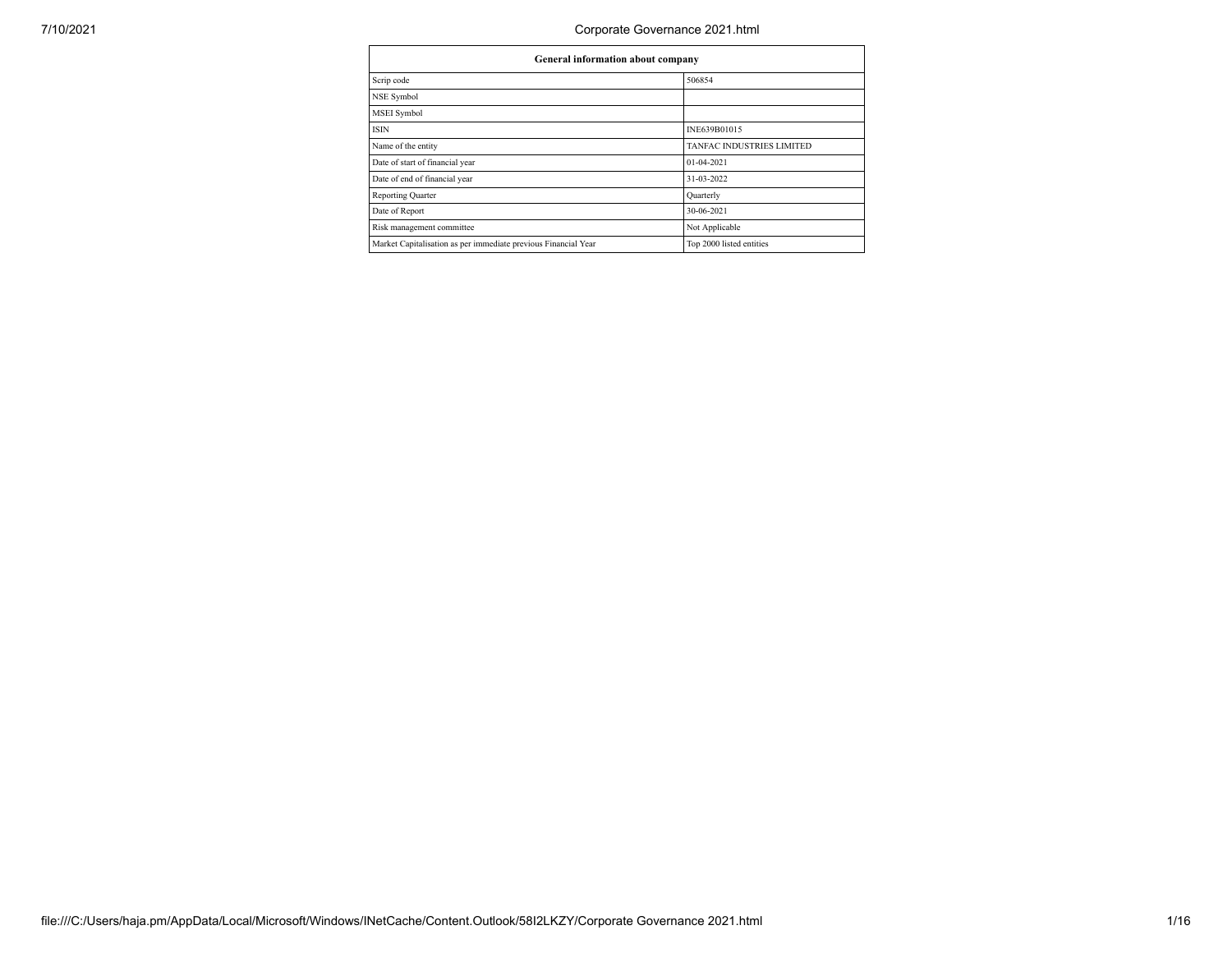|                |                                                                      |                                     |            |          |                                                     |                               |                               |                          |                                                                                                     |                                             | <b>Annexure I</b>                                     |                            |                      |                                                       |                                                                                                                                                  |                                                                                                                                                                      |                                                                                                                                                                          |                                                                                                                                                                                                            |                                      |                                      |
|----------------|----------------------------------------------------------------------|-------------------------------------|------------|----------|-----------------------------------------------------|-------------------------------|-------------------------------|--------------------------|-----------------------------------------------------------------------------------------------------|---------------------------------------------|-------------------------------------------------------|----------------------------|----------------------|-------------------------------------------------------|--------------------------------------------------------------------------------------------------------------------------------------------------|----------------------------------------------------------------------------------------------------------------------------------------------------------------------|--------------------------------------------------------------------------------------------------------------------------------------------------------------------------|------------------------------------------------------------------------------------------------------------------------------------------------------------------------------------------------------------|--------------------------------------|--------------------------------------|
|                |                                                                      |                                     |            |          |                                                     |                               |                               |                          | Annexure I to be submitted by listed entity on quarterly basis                                      |                                             |                                                       |                            |                      |                                                       |                                                                                                                                                  |                                                                                                                                                                      |                                                                                                                                                                          |                                                                                                                                                                                                            |                                      |                                      |
|                | <b>I. Composition of Board of Directors</b>                          |                                     |            |          |                                                     |                               |                               |                          |                                                                                                     |                                             |                                                       |                            |                      |                                                       |                                                                                                                                                  |                                                                                                                                                                      |                                                                                                                                                                          |                                                                                                                                                                                                            |                                      |                                      |
|                | Disclosure of notes on composition of board of directors explanatory |                                     |            |          |                                                     |                               |                               |                          |                                                                                                     |                                             |                                                       |                            |                      |                                                       |                                                                                                                                                  |                                                                                                                                                                      |                                                                                                                                                                          |                                                                                                                                                                                                            |                                      |                                      |
|                |                                                                      |                                     |            |          |                                                     |                               |                               |                          |                                                                                                     |                                             | Wether the listed entity has a Regular Chairperson No |                            |                      |                                                       |                                                                                                                                                  |                                                                                                                                                                      |                                                                                                                                                                          |                                                                                                                                                                                                            |                                      |                                      |
|                |                                                                      |                                     |            |          |                                                     |                               |                               |                          |                                                                                                     |                                             | Whether Chairperson is related to MD or CEO           |                            |                      | No.                                                   |                                                                                                                                                  |                                                                                                                                                                      |                                                                                                                                                                          |                                                                                                                                                                                                            |                                      |                                      |
| Sr             | Title<br>(Mr)<br>Ms)                                                 | Name of the<br>Director             | PAN        | DIN      | Category 1<br>of directors                          | Category 2<br>of<br>directors | Category<br>3 of<br>directors | Date<br>of<br>Birth      | Whether<br>special<br>resolution<br>passed?<br>Refer Reg.<br>$17(1A)$ of<br>Listing<br>Regulations] | Date of<br>passing<br>special<br>resolution | <b>Initial Date</b><br>of<br>appointment              | Date of Re-<br>appointment | Date of<br>cessation | Tenure<br><sup>of</sup><br>director<br>(in<br>months) | No of<br>Directorship<br>in listed<br>entities<br>including<br>this listed<br>entity (Refer<br>Regulation<br>$17A$ of<br>Listing<br>Regulations) | No of<br>Independent<br>Directorship<br>in listed<br>entities<br>including<br>this listed<br>entity<br>(Refer<br>Regulation<br>$17A(1)$ of<br>Listing<br>Regulations | Number of<br>memberships<br>in Audit/<br>Stakeholder<br>Committee(s)<br>including this<br>listed entity<br>(Refer<br>Regulation<br>$26(1)$ of<br>Listing<br>Regulations) | No of post<br>of<br>Chairperson<br>in Audit/<br>Stakeholder<br>Committee<br>held in listed<br>entities<br>including<br>this listed<br>entity (Refer<br>Regulation<br>$26(1)$ of<br>Listing<br>Regulations) | Notes for<br>not<br>providing<br>PAN | Notes for<br>not<br>providing<br>DIN |
| $\mathbf{1}$   | Mr                                                                   | R<br><b>KARTHIKEYAN</b>             | ALTPK3680L | 00824621 | Non-<br>Executive<br>Non<br>Independent<br>Director | Not<br>Applicable             |                               | $23 -$<br>$09 -$<br>1977 | NA                                                                                                  |                                             | 08-05-2009                                            |                            |                      | 144                                                   | 9                                                                                                                                                | $\theta$                                                                                                                                                             | $\overline{4}$                                                                                                                                                           | $\theta$                                                                                                                                                                                                   |                                      |                                      |
| $\overline{2}$ | Mr                                                                   | MR.<br><b>SIVARAMAN</b>             | AAAPS0002N | 00020075 | Non-<br>Executive -<br>Independent<br>Director      | Not<br>Applicable             |                               | $31 -$<br>$03 -$<br>1940 | Yes                                                                                                 | $21 - 09$<br>2019                           | 10-08-2015                                            |                            |                      | 68                                                    | $\overline{2}$                                                                                                                                   | $\overline{2}$                                                                                                                                                       | $\overline{\mathbf{3}}$                                                                                                                                                  | $\overline{2}$                                                                                                                                                                                             |                                      |                                      |
| 3              | Mr                                                                   | V T MOORTHY                         | AABPT7584R | 00007648 | Non-<br>Executive -<br>Independent<br>Director      | Not<br>Applicable             |                               | $19-$<br>$01 -$<br>1941  | Yes                                                                                                 | $21 - 09$<br>2019                           | 15-05-2015                                            |                            |                      | 71                                                    |                                                                                                                                                  | 1                                                                                                                                                                    | $\overline{2}$                                                                                                                                                           | $\theta$                                                                                                                                                                                                   |                                      |                                      |
| $\overline{4}$ | Mr                                                                   | <b>SHANKAR</b><br><b>NARASIMHAN</b> | AACPN7462R | 01484214 | Non-<br>Executive -<br>Independent<br>Director      | Not<br>Applicable             |                               | $19-$<br>08-<br>1959     | <b>NA</b>                                                                                           |                                             | 10-08-2015                                            |                            |                      | 68                                                    | 1                                                                                                                                                | 1                                                                                                                                                                    |                                                                                                                                                                          | $\theta$                                                                                                                                                                                                   |                                      |                                      |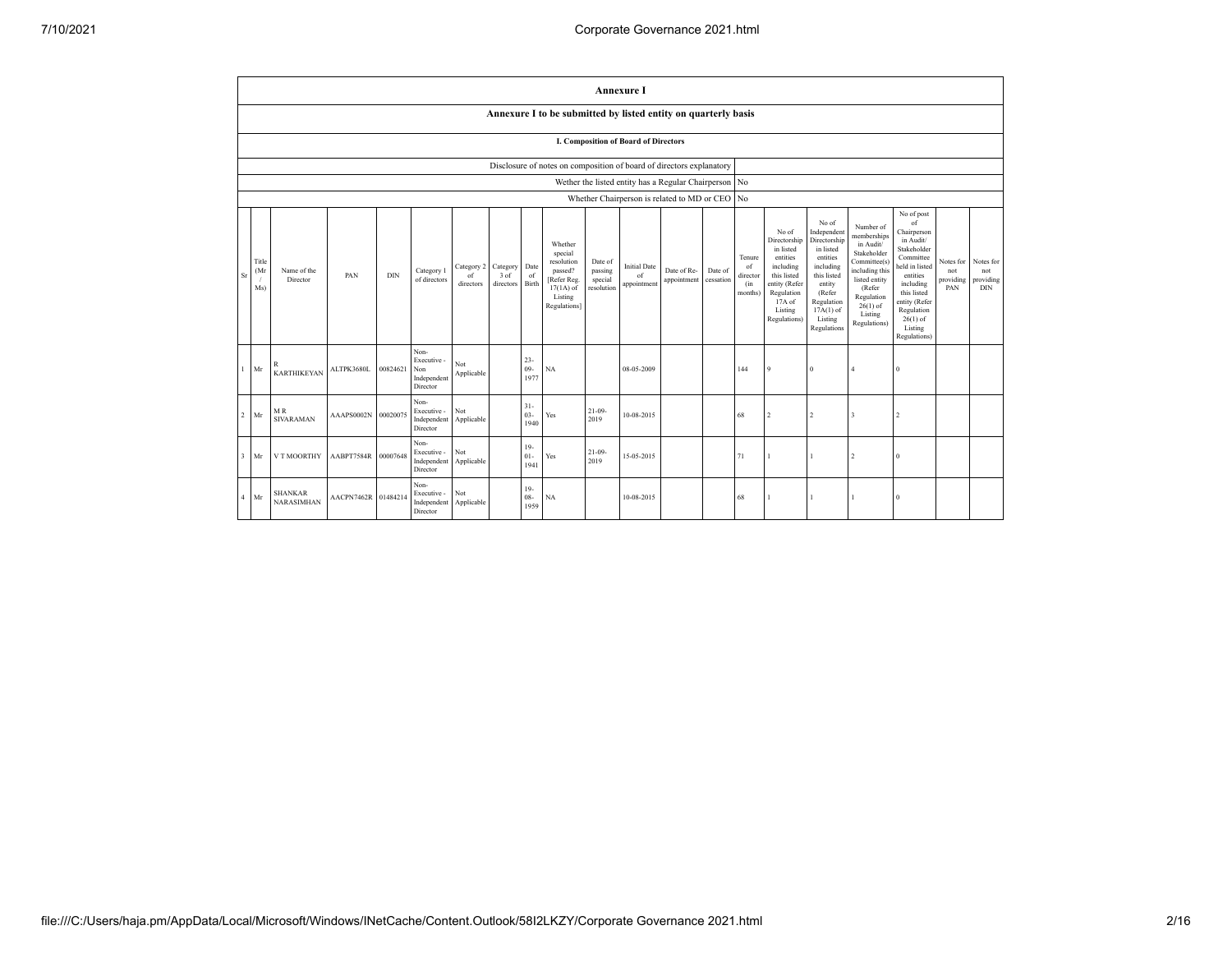|                          |                     |                                                     |                     |          |                                                       |                               |                               |                          | I. Composition of Board of Directors                                                                |                                             |                                          |                                                                      |                      |                                            |                                                                                                                                                |                                                                                                                                                                      |                                                                                                                                                                          |                                                                                                                                                                                                            |                                      |                                      |
|--------------------------|---------------------|-----------------------------------------------------|---------------------|----------|-------------------------------------------------------|-------------------------------|-------------------------------|--------------------------|-----------------------------------------------------------------------------------------------------|---------------------------------------------|------------------------------------------|----------------------------------------------------------------------|----------------------|--------------------------------------------|------------------------------------------------------------------------------------------------------------------------------------------------|----------------------------------------------------------------------------------------------------------------------------------------------------------------------|--------------------------------------------------------------------------------------------------------------------------------------------------------------------------|------------------------------------------------------------------------------------------------------------------------------------------------------------------------------------------------------------|--------------------------------------|--------------------------------------|
|                          |                     |                                                     |                     |          |                                                       |                               |                               |                          |                                                                                                     |                                             |                                          | Disclosure of notes on composition of board of directors explanatory |                      |                                            |                                                                                                                                                |                                                                                                                                                                      |                                                                                                                                                                          |                                                                                                                                                                                                            |                                      |                                      |
|                          |                     | Wether the listed entity has a Regular Chairperson  |                     |          |                                                       |                               |                               |                          |                                                                                                     |                                             |                                          |                                                                      |                      |                                            |                                                                                                                                                |                                                                                                                                                                      |                                                                                                                                                                          |                                                                                                                                                                                                            |                                      |                                      |
| Sr                       | Title<br>(Mr<br>Ms) | Name of the Director                                | PAN                 | DIN      | Category 1<br>of directors                            | Category 2<br>of<br>directors | Category<br>3 of<br>directors | Date<br>of<br>Birth      | Whether<br>special<br>resolution<br>passed?<br>Refer Reg.<br>$17(1A)$ of<br>Listing<br>Regulations] | Date of<br>passing<br>special<br>resolution | <b>Initial Date</b><br>of<br>appointment | Date of Re-<br>appointment                                           | Date of<br>cessation | Tenure<br>of<br>director<br>(in<br>months) | No of<br>Directorship<br>in listed<br>entities<br>including<br>this listed<br>entity (Refer<br>Regulation<br>17A of<br>Listing<br>Regulations) | No of<br>Independent<br>Directorship<br>in listed<br>entities<br>including<br>this listed<br>entity<br>(Refer<br>Regulation<br>$17A(1)$ of<br>Listing<br>Regulations | Number of<br>memberships<br>in Audit/<br>Stakeholder<br>Committee(s)<br>including this<br>listed entity<br>(Refer<br>Regulation<br>$26(1)$ of<br>Listing<br>Regulations) | No of post<br>of<br>Chairperson<br>in Audit/<br>Stakeholder<br>Committee<br>held in listed<br>entities<br>including<br>this listed<br>entity (Refer<br>Regulation<br>$26(1)$ of<br>Listing<br>Regulations) | Notes for<br>not<br>providing<br>PAN | Notes for<br>not<br>providing<br>DIN |
| $\overline{\phantom{a}}$ | Mrs                 | <b>R RAJALAKSHMI</b>                                | AACPR3012M 01985132 |          | Non-<br>Executive -<br>Independent<br>Director        | Not<br>Applicable             |                               | $31 -$<br>$10-$<br>1962  | NA                                                                                                  |                                             | 24-03-2015                               |                                                                      |                      | 73                                         |                                                                                                                                                |                                                                                                                                                                      |                                                                                                                                                                          | $\Omega$                                                                                                                                                                                                   |                                      |                                      |
| 6                        | Mr                  | <b>KALYAN RAM</b><br>MADABHUSHI                     | CTJPM1323G          | 08116290 | Non-<br>Executive -<br>Non<br>Independent<br>Director | Not<br>Applicable             |                               | $25 -$<br>$01 -$<br>1968 | NA                                                                                                  |                                             | 22-05-2019                               |                                                                      |                      | 22                                         |                                                                                                                                                | $\Omega$                                                                                                                                                             |                                                                                                                                                                          |                                                                                                                                                                                                            |                                      |                                      |
|                          | Mr                  | <b>SENDHIL</b><br>KALYANASUNDARAM<br><b>NAATHAN</b> | AERPN4845D          | 08850046 | Executive<br>Director                                 | Not<br>Applicable             |                               | $06 -$<br>$09-$<br>1961  | NA                                                                                                  |                                             | 27-08-2020                               |                                                                      |                      |                                            |                                                                                                                                                | $\Omega$                                                                                                                                                             |                                                                                                                                                                          |                                                                                                                                                                                                            |                                      |                                      |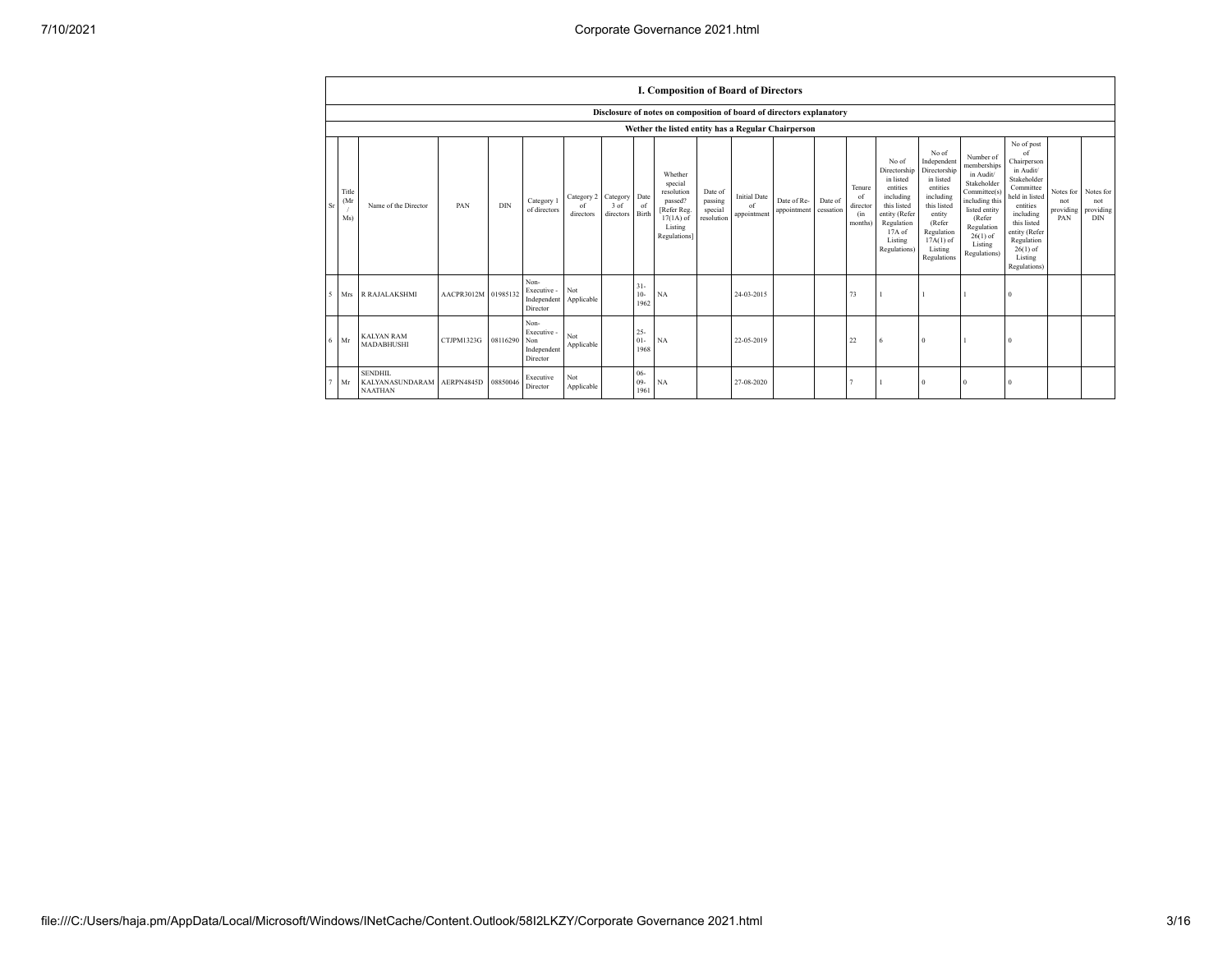|                | <b>Audit Committee Details</b> |                                        |                                                       |                            |                        |                      |         |
|----------------|--------------------------------|----------------------------------------|-------------------------------------------------------|----------------------------|------------------------|----------------------|---------|
|                |                                |                                        | Whether the Audit Committee has a Regular Chairperson |                            | Yes                    |                      |         |
| Sr             | <b>DIN</b><br>Number           | Name of Committee<br>members           | Category 1 of directors                               | Category 2 of<br>directors | Date of<br>Appointment | Date of<br>Cessation | Remarks |
|                | 00824621                       | R KARTHIKEYAN                          | Non-Executive - Non<br><b>Independent Director</b>    | Member                     | 08-05-2009             |                      |         |
| $\overline{2}$ | 00020075                       | <b>MR SIVARAMAN</b>                    | Non-Executive - Independent<br>Director               | Chairperson                | 10-08-2015             |                      |         |
| 3              | 01484214                       | <b>SHANKAR</b><br><b>NARASIMHAN</b>    | Non-Executive - Independent<br>Director               | Member                     | 10-08-2015             |                      |         |
| $\overline{4}$ | 00007648                       | V T MOORTHY                            | Non-Executive - Independent<br>Director               | Member                     | 15-05-2015             |                      |         |
| 5              | 08116290                       | <b>KALYAN RAM</b><br><b>MADABHUSHI</b> | Non-Executive - Non<br><b>Independent Director</b>    | Member                     | $10 - 11 - 2020$       |                      |         |
| 6              | 01985132                       | R RAJALAKSHMI                          | Non-Executive - Independent<br>Director               | Member                     | $10 - 11 - 2020$       |                      |         |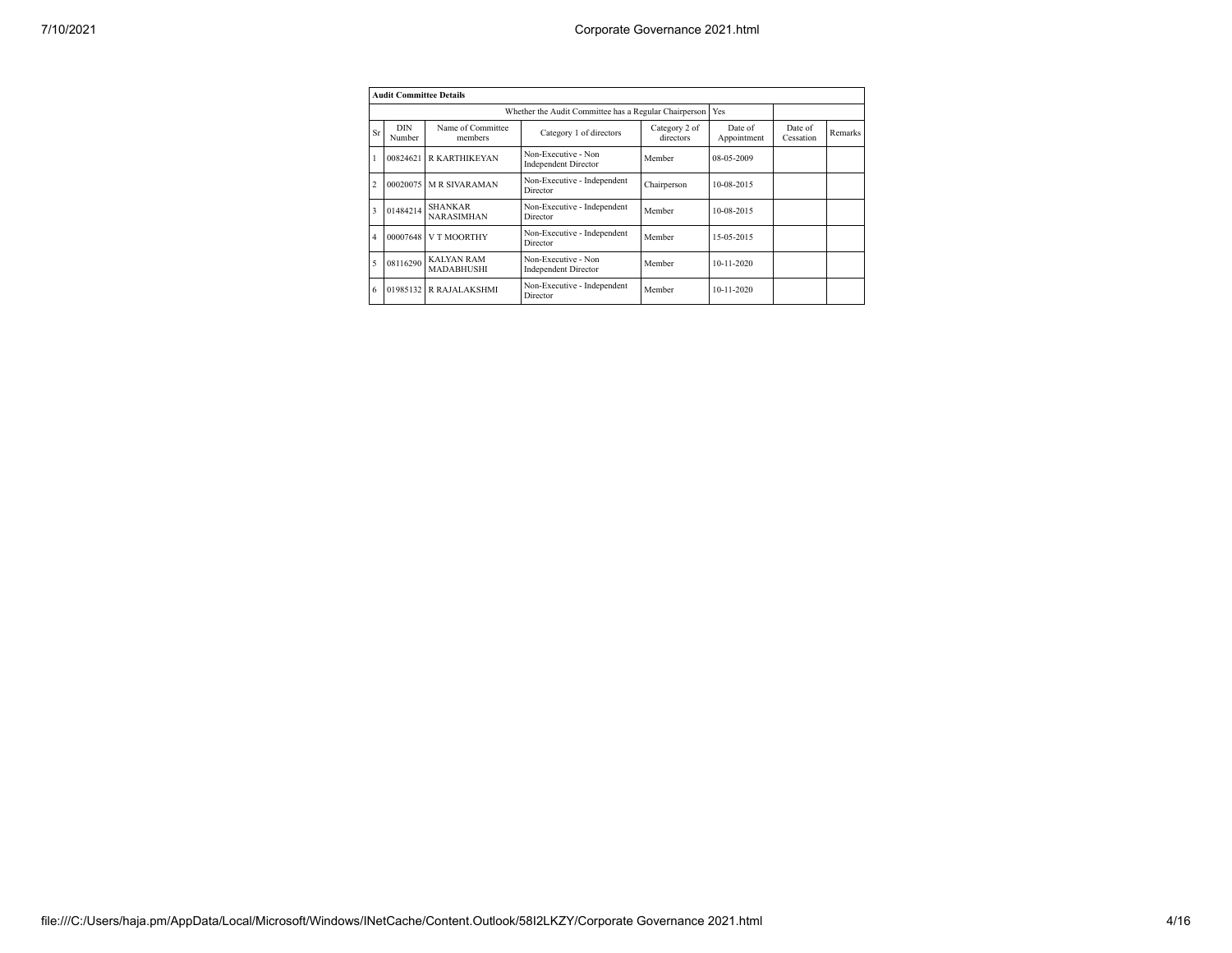|                |                      | Nomination and remuneration committee |                                                                                   |                            |                        |                      |         |
|----------------|----------------------|---------------------------------------|-----------------------------------------------------------------------------------|----------------------------|------------------------|----------------------|---------|
|                |                      |                                       | Whether the Nomination and remuneration committee has a Regular Chairperson   Yes |                            |                        |                      |         |
| Sr             | <b>DIN</b><br>Number | Name of Committee<br>members          | Category 1 of directors                                                           | Category 2 of<br>directors | Date of<br>Appointment | Date of<br>Cessation | Remarks |
|                | 00007648             | V T MOORTHY                           | Non-Executive - Independent<br>Director                                           | Chairperson                | 15-05-2015             |                      |         |
| $\overline{a}$ |                      | 00020075 M R SIVARAMAN                | Non-Executive - Independent<br>Director                                           | Member                     | 10-08-2015             |                      |         |
|                | 08116290             | <b>KALYAN RAM</b><br>MADABHUSHI       | Non-Executive - Non<br><b>Independent Director</b>                                | Member                     | 22-05-2019             |                      |         |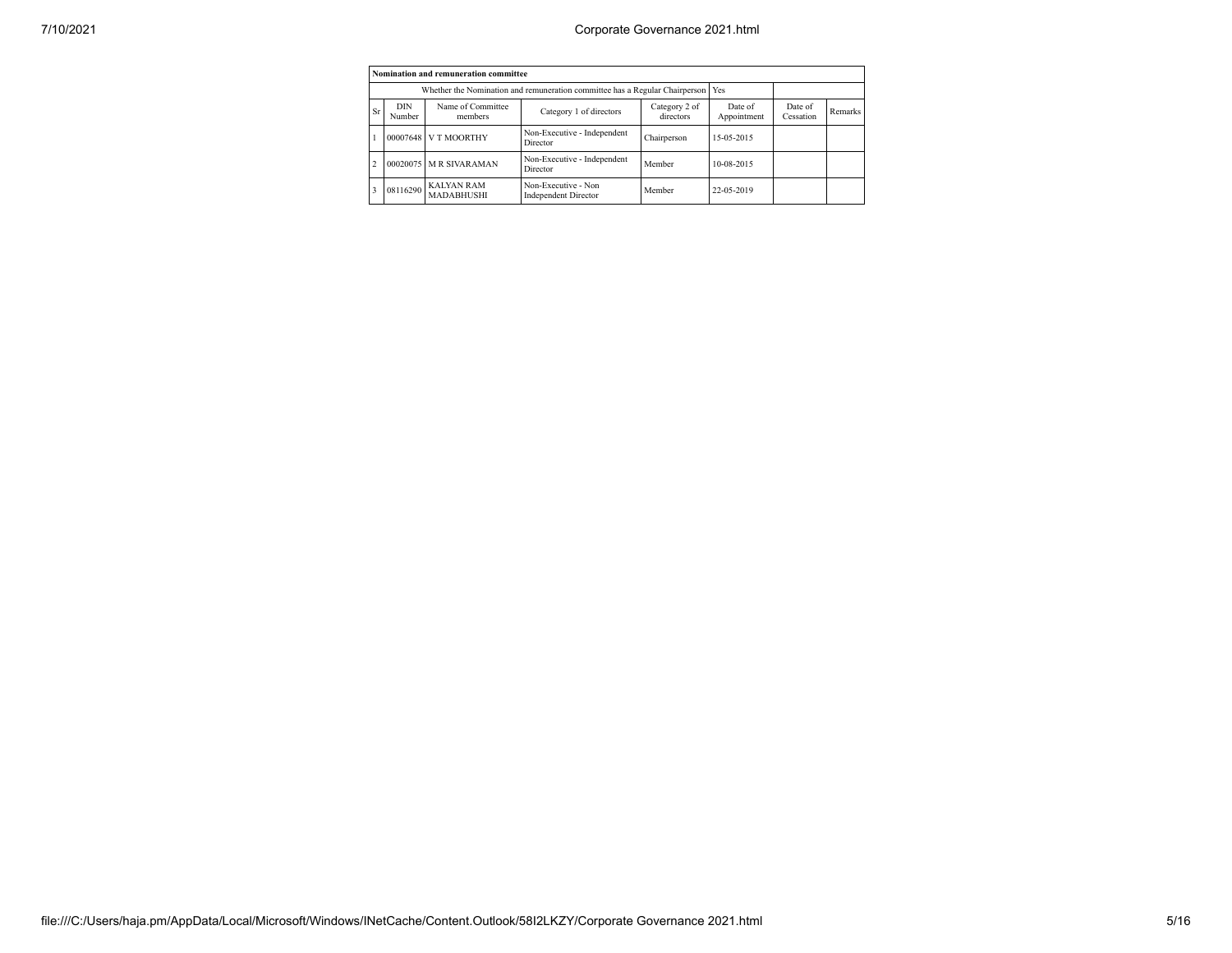|                                                                                                                     |          | <b>Stakeholders Relationship Committee</b> |                                                                                 |                        |                      |         |  |
|---------------------------------------------------------------------------------------------------------------------|----------|--------------------------------------------|---------------------------------------------------------------------------------|------------------------|----------------------|---------|--|
|                                                                                                                     |          |                                            | Whether the Stakeholders Relationship Committee has a Regular Chairperson   Yes |                        |                      |         |  |
| Name of Committee<br><b>DIN</b><br>Category 2 of<br>Sr<br>Category 1 of directors<br>directors<br>Number<br>members |          |                                            |                                                                                 | Date of<br>Appointment | Date of<br>Cessation | Remarks |  |
|                                                                                                                     | 00824621 | <b>R KARTHIKEYAN</b>                       | Non-Executive - Non<br><b>Independent Director</b>                              | Chairperson            | 08-05-2009           |         |  |
| $\overline{2}$                                                                                                      | 00020075 | <b>M R SIVARAMAN</b>                       | Non-Executive - Independent<br>Director                                         | Member                 | 10-08-2015           |         |  |
|                                                                                                                     | 00007648 | V T MOORTHY                                | Non-Executive - Independent<br>Director                                         | Member                 | 15-05-2015           |         |  |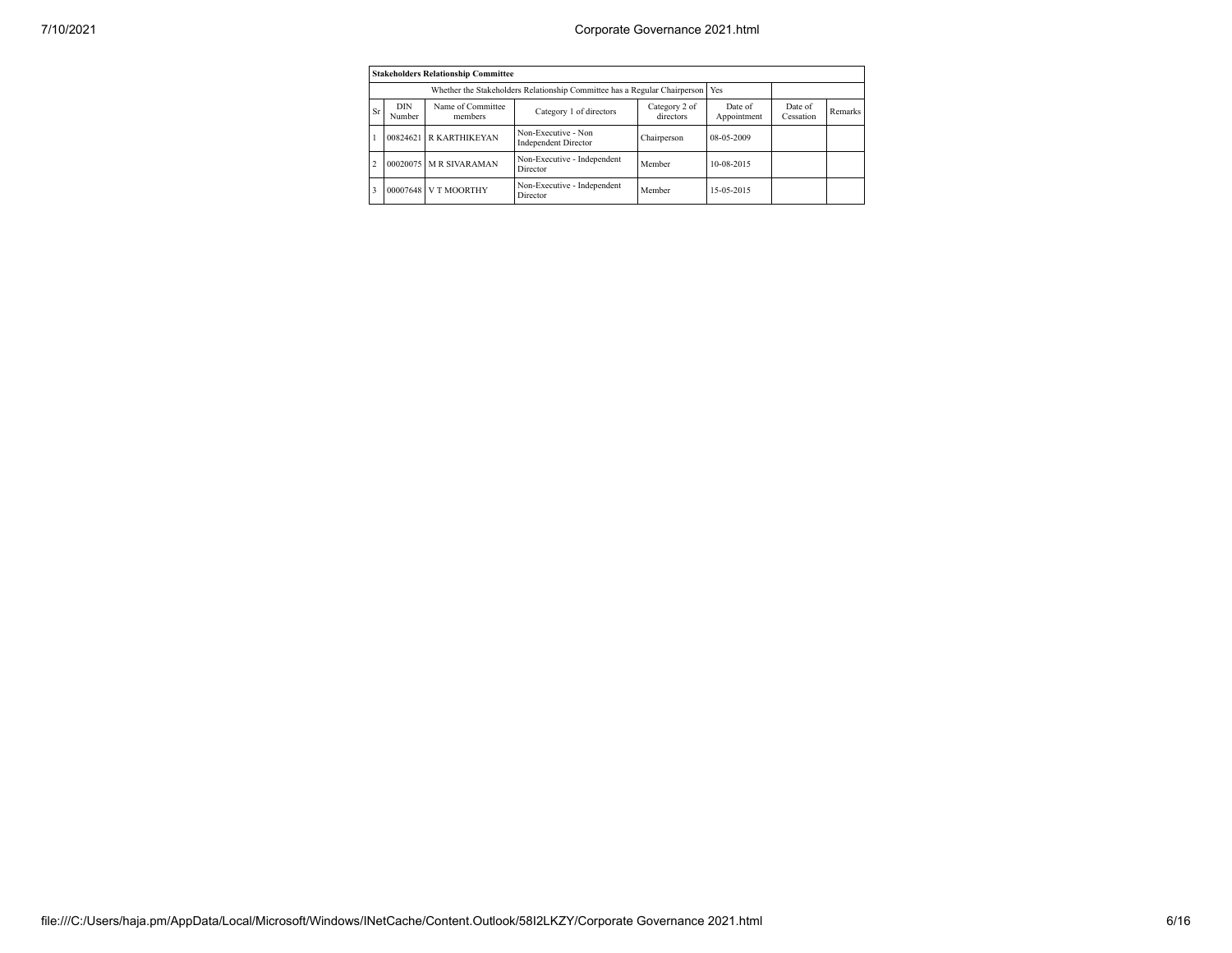| <b>Risk Management Committee</b>                                     |               |                              |                            |                            |                        |                      |         |  |  |
|----------------------------------------------------------------------|---------------|------------------------------|----------------------------|----------------------------|------------------------|----------------------|---------|--|--|
| Whether the Risk Management Committee has a Regular Chairperson   No |               |                              |                            |                            |                        |                      |         |  |  |
| Sr                                                                   | DIN<br>Number | Name of Committee<br>members | Category 1 of<br>directors | Category 2 of<br>directors | Date of<br>Appointment | Date of<br>Cessation | Remarks |  |  |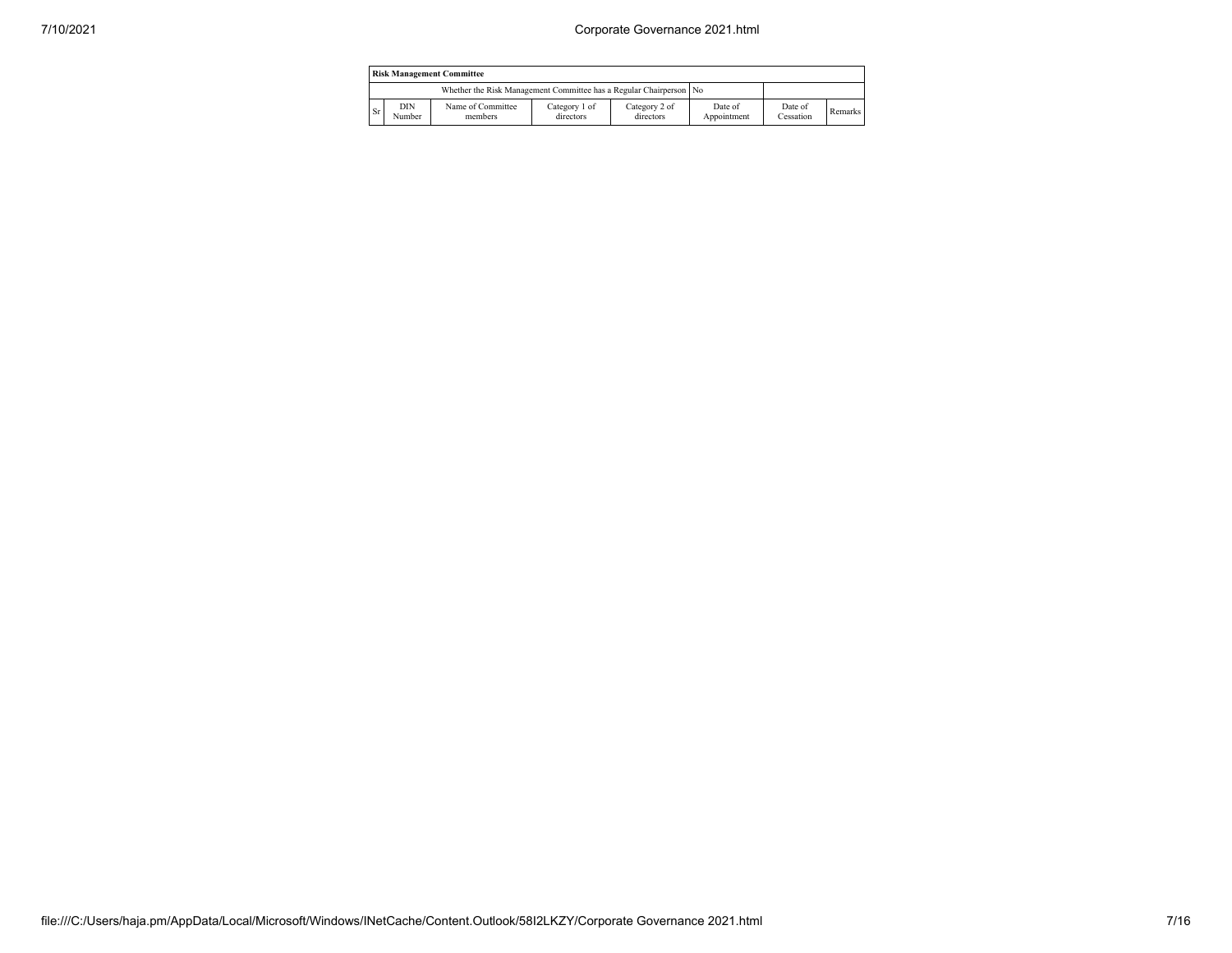|                |                                                                                                               | <b>Corporate Social Responsibility Committee</b> |                                                                                 |        |                        |                      |         |
|----------------|---------------------------------------------------------------------------------------------------------------|--------------------------------------------------|---------------------------------------------------------------------------------|--------|------------------------|----------------------|---------|
|                |                                                                                                               |                                                  | Whether the Corporate Social Responsibility Committee has a Regular Chairperson |        | Yes                    |                      |         |
| Sr             | Name of Committee<br><b>DIN</b><br>Category 2 of<br>Category 1 of directors<br>directors<br>Number<br>members |                                                  |                                                                                 |        | Date of<br>Appointment | Date of<br>Cessation | Remarks |
|                | 00007648                                                                                                      | V T MOORTHY                                      | Non-Executive - Independent<br>Chairperson<br>Director                          |        | 15-05-2015             |                      |         |
| $\overline{2}$ | 08116290                                                                                                      | <b>KALYAN RAM</b><br><b>MADABHUSHI</b>           | Non-Executive - Non<br><b>Independent Director</b>                              | Member | 22-05-2019             |                      |         |
| 3              | 00020075                                                                                                      | <b>MR SIVARAMAN</b>                              | Non-Executive - Independent<br>Director                                         | Member | 10-08-2015             |                      |         |
| 4              |                                                                                                               | 01985132 R RAJALAKSHMI                           | Non-Executive - Independent<br>Director                                         | Member | 24-03-2015             |                      |         |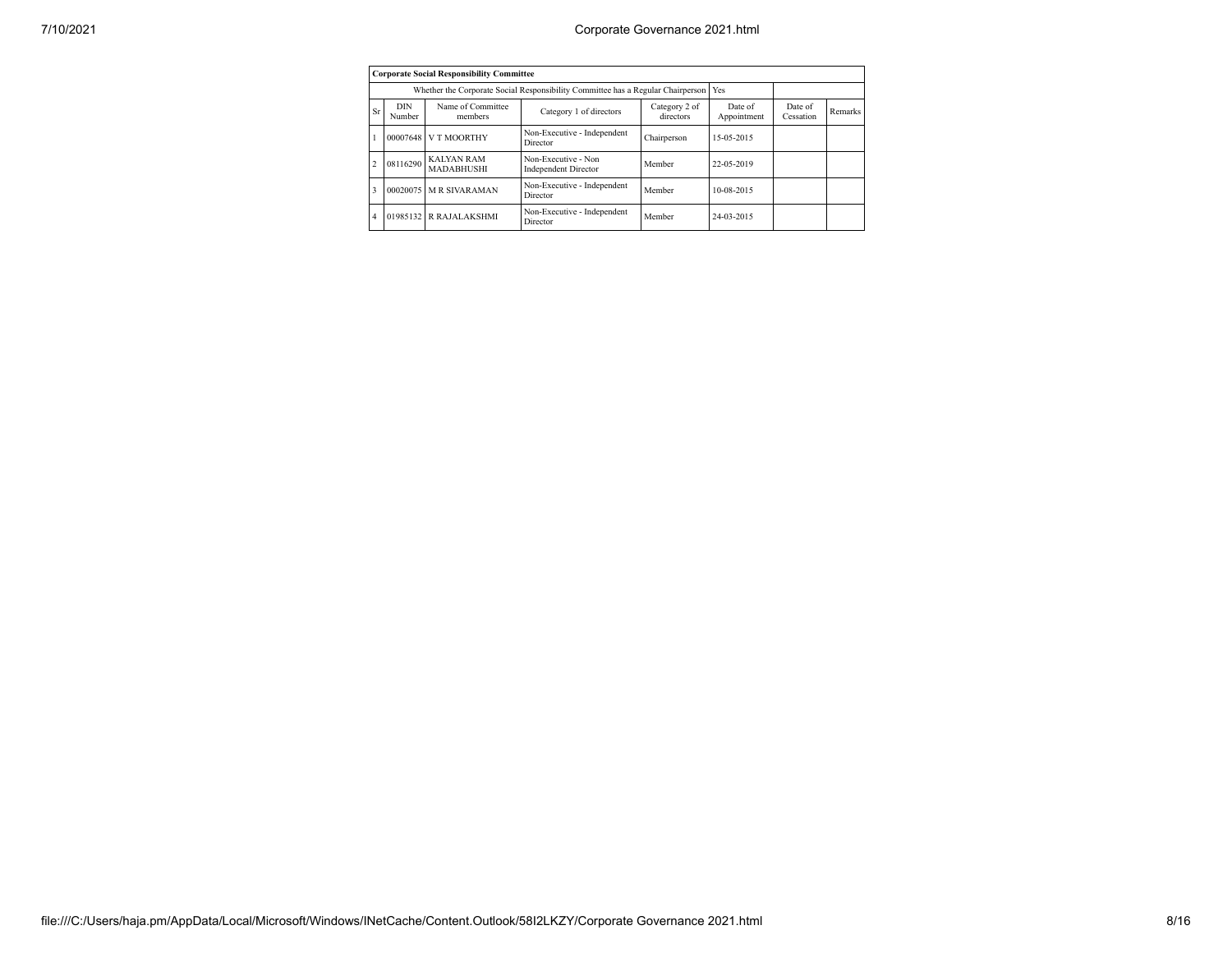| <b>Other Committee</b> |  |  |                                                                                                                                     |  |  |  |  |
|------------------------|--|--|-------------------------------------------------------------------------------------------------------------------------------------|--|--|--|--|
|                        |  |  | Sr   DIN Number   Name of Committee members   Name of other committee   Category 1 of directors   Category 2 of directors   Remarks |  |  |  |  |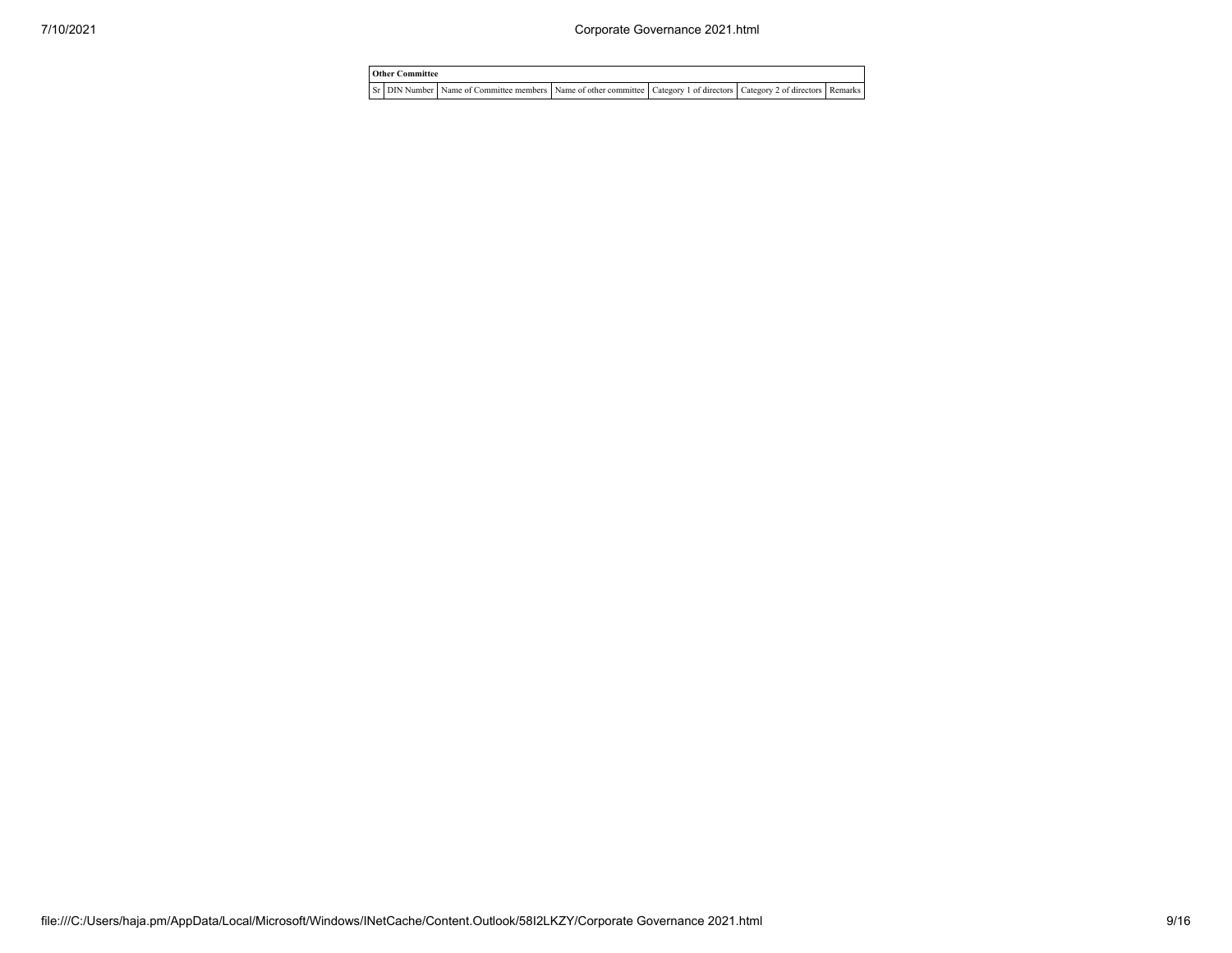## 7/10/2021 Corporate Governance 2021.html

|                | Annexure 1                                                  |                                                               |                                                                   |                                       |                                                     |                                           |                                                           |  |  |
|----------------|-------------------------------------------------------------|---------------------------------------------------------------|-------------------------------------------------------------------|---------------------------------------|-----------------------------------------------------|-------------------------------------------|-----------------------------------------------------------|--|--|
|                | Annexure 1                                                  |                                                               |                                                                   |                                       |                                                     |                                           |                                                           |  |  |
|                | <b>III. Meeting of Board of Directors</b>                   |                                                               |                                                                   |                                       |                                                     |                                           |                                                           |  |  |
|                | Disclosure of notes on meeting of board of                  | directors explanatory                                         |                                                                   |                                       |                                                     |                                           |                                                           |  |  |
| Sr             | $Date(s)$ of meeting<br>(if any) in the<br>previous quarter | $Date(s)$ of<br>meeting (if any)<br>in the current<br>quarter | Maximum gap between<br>any two consecutive (in<br>number of days) | Notes for<br>not<br>providing<br>Date | Whether<br>requirement of<br>Quorum met<br>(Yes/No) | Number of<br><b>Directors</b><br>present* | No. of Independent<br>Directors attending<br>the meeting* |  |  |
|                | 10-02-2021                                                  |                                                               |                                                                   |                                       | Yes                                                 | 6                                         | 4                                                         |  |  |
| $\overline{c}$ |                                                             | $07-05-2021$                                                  | 85                                                                |                                       | Yes                                                 | 6                                         | 4                                                         |  |  |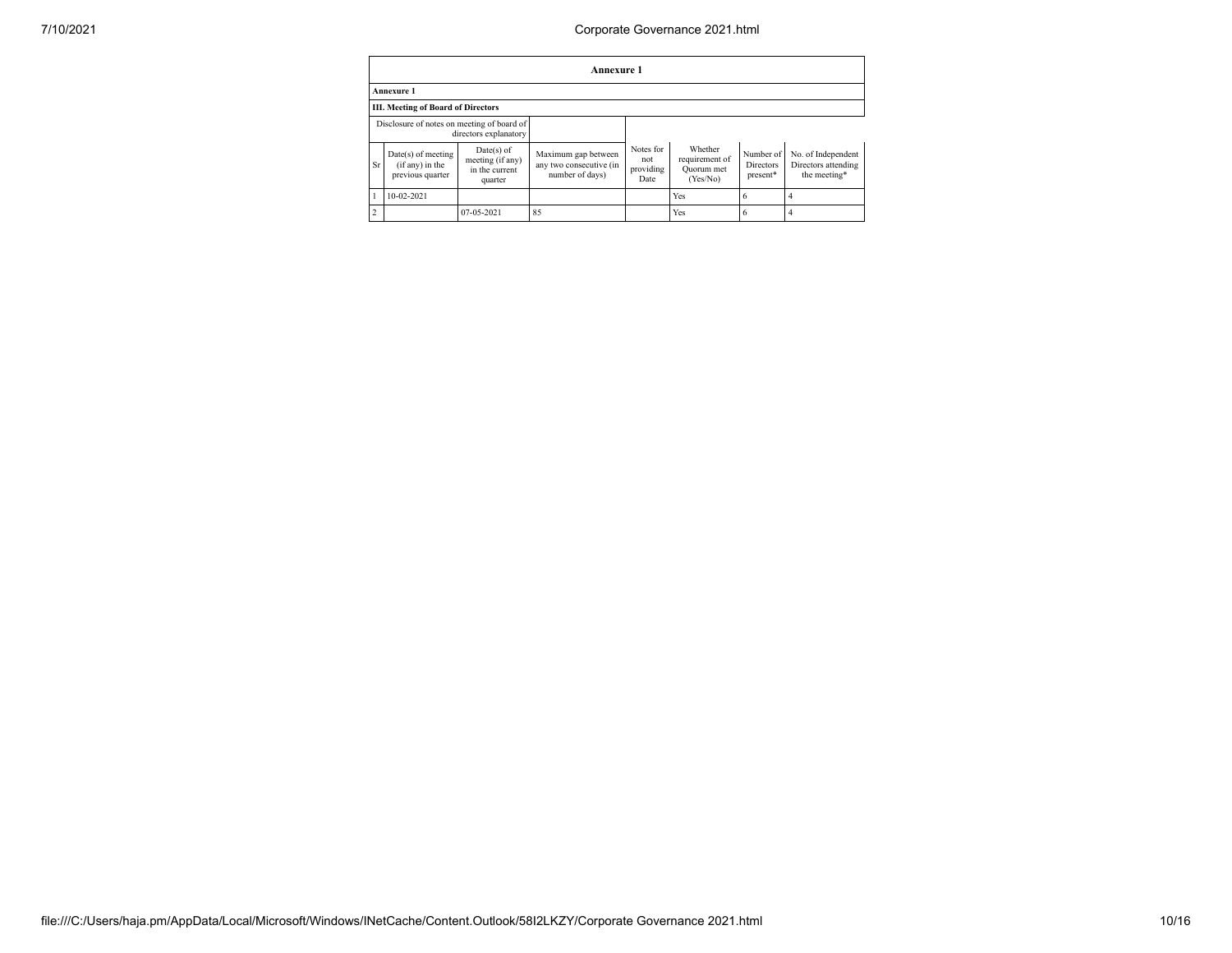|                | <b>Annexure 1</b>                                |                                                                                                          |                                                                      |                               |                                       |                                                        |                                              |                                                                        |  |  |  |
|----------------|--------------------------------------------------|----------------------------------------------------------------------------------------------------------|----------------------------------------------------------------------|-------------------------------|---------------------------------------|--------------------------------------------------------|----------------------------------------------|------------------------------------------------------------------------|--|--|--|
|                | <b>IV. Meeting of Committees</b>                 |                                                                                                          |                                                                      |                               |                                       |                                                        |                                              |                                                                        |  |  |  |
|                |                                                  |                                                                                                          | Disclosure of notes on meeting of committees explanatory             |                               |                                       |                                                        |                                              |                                                                        |  |  |  |
| Sr             | Name of<br>Committee                             | Date(s) of meeting (Enter<br>dates of Previous quarter and<br>Current quarter in<br>chronological order) | Maximum gap<br>between any two<br>consecutive (in<br>number of days) | Name of<br>other<br>committee | Reson for<br>not<br>providing<br>date | Whether<br>requirement<br>of Quorum<br>met<br>(Yes/No) | Number<br>of<br><b>Directors</b><br>present* | No. of<br>Independent<br><b>Directors</b><br>attending the<br>meeting* |  |  |  |
|                | Audit<br>Committee                               | $10-02-2021$                                                                                             |                                                                      |                               |                                       | Yes                                                    | 6                                            | 4                                                                      |  |  |  |
| $\overline{c}$ | Audit<br>Committee                               | 07-05-2021                                                                                               | 85                                                                   |                               |                                       | Yes                                                    | 6                                            | 4                                                                      |  |  |  |
| 3              | <b>Stakeholders</b><br>Relationship<br>Committee | 10-02-2021                                                                                               |                                                                      |                               |                                       | Yes                                                    | 3                                            | $\overline{2}$                                                         |  |  |  |
| $\overline{4}$ | Stakeholders<br>Relationship<br>Committee        | 07-05-2021                                                                                               |                                                                      |                               |                                       | Yes                                                    | 3                                            | $\overline{c}$                                                         |  |  |  |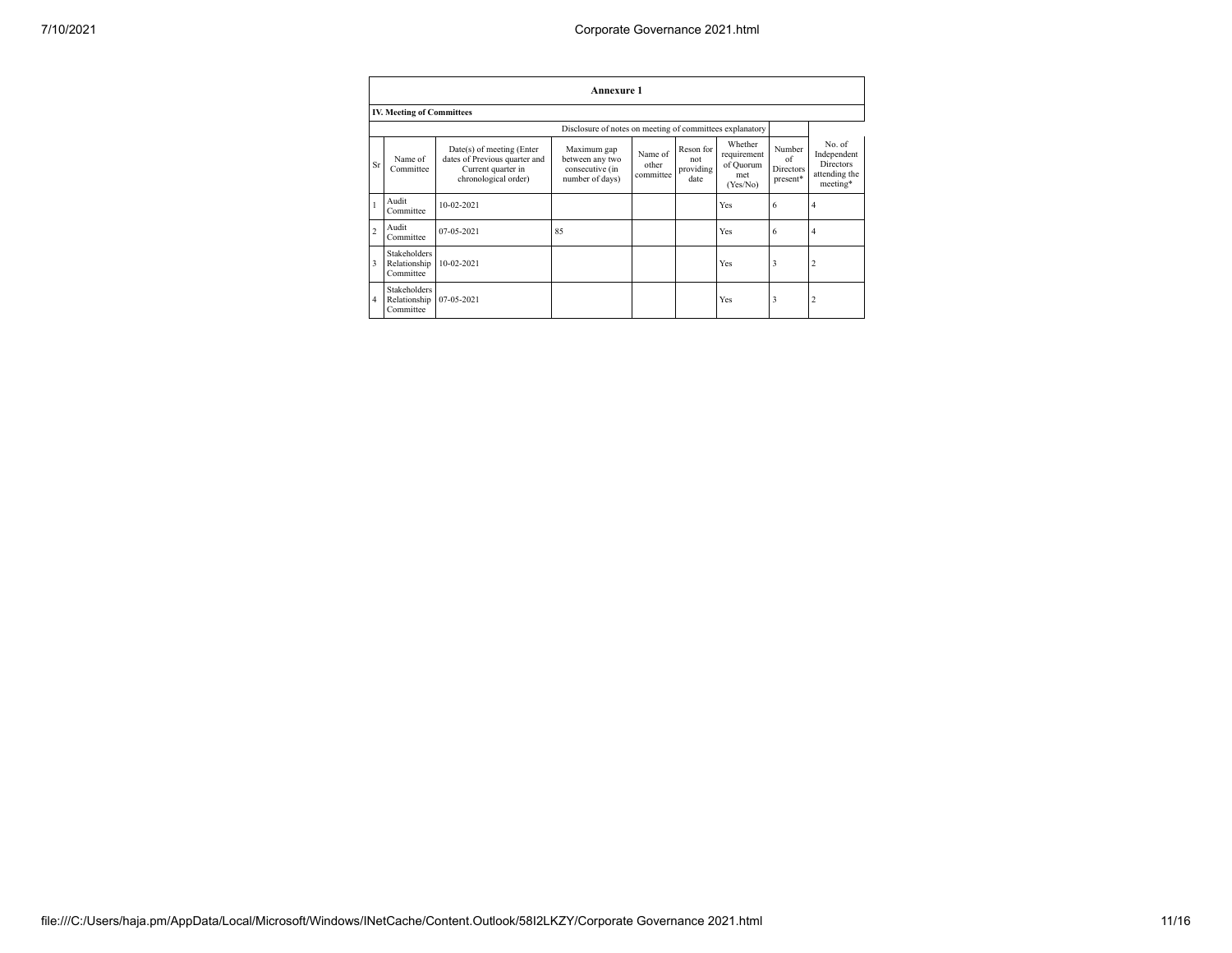|                               | Annexure 1                                                                                                |                                  |                                                                    |  |  |  |  |  |  |  |
|-------------------------------|-----------------------------------------------------------------------------------------------------------|----------------------------------|--------------------------------------------------------------------|--|--|--|--|--|--|--|
| V. Related Party Transactions |                                                                                                           |                                  |                                                                    |  |  |  |  |  |  |  |
|                               | Subject                                                                                                   | Compliance status<br>(Yes/No/NA) | If status is "No" details of non-<br>compliance may be given here. |  |  |  |  |  |  |  |
|                               | Whether prior approval of audit committee obtained                                                        | Yes                              |                                                                    |  |  |  |  |  |  |  |
|                               | Whether shareholder approval obtained for material RPT                                                    | <b>NA</b>                        |                                                                    |  |  |  |  |  |  |  |
|                               | Whether details of RPT entered into pursuant to omnibus approval<br>have been reviewed by Audit Committee | Yes                              |                                                                    |  |  |  |  |  |  |  |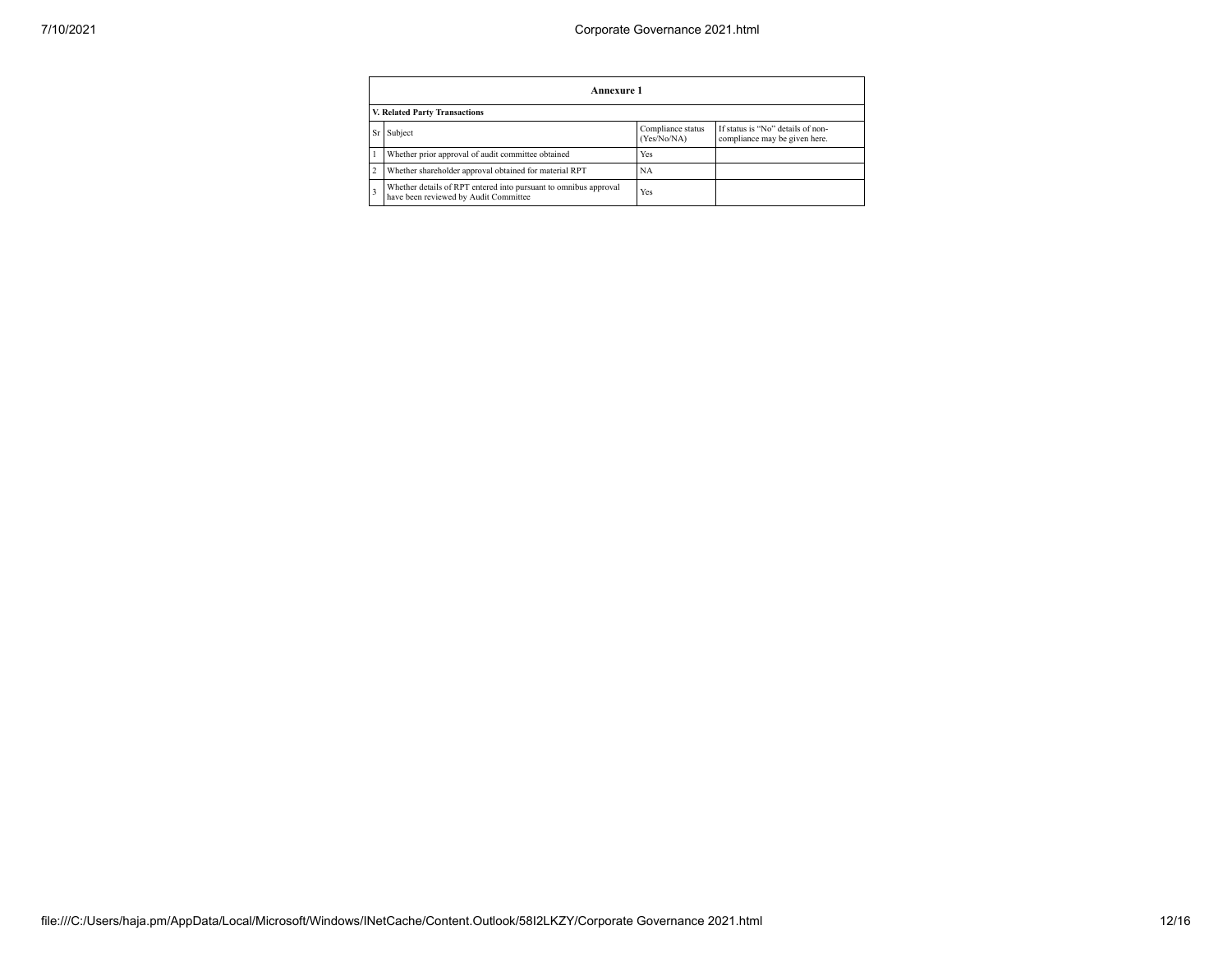| <b>Annexure 1</b><br><b>VI.</b> Affirmations |                                                                                                                                                                                                                 |           |  |  |
|----------------------------------------------|-----------------------------------------------------------------------------------------------------------------------------------------------------------------------------------------------------------------|-----------|--|--|
|                                              |                                                                                                                                                                                                                 |           |  |  |
|                                              | The composition of Board of Directors is in terms of SEBI (Listing obligations and disclosure requirements)<br>Regulations, 2015                                                                                | Yes       |  |  |
| $\overline{2}$                               | The composition of the following committees is in terms of SEBI(Listing obligations and disclosure requirements)<br>Regulations, 2015 a. Audit Committee                                                        | Yes       |  |  |
| $\overline{\mathbf{3}}$                      | The composition of the following committees is in terms of SEBI(Listing obligations and disclosure requirements)<br>Regulations, 2015. b. Nomination & remuneration committee                                   | Yes       |  |  |
| $\overline{4}$                               | The composition of the following committees is in terms of SEBI(Listing obligations and disclosure requirements)<br>Regulations, 2015. c. Stakeholders relationship committee                                   | Yes       |  |  |
| 5                                            | The composition of the following committees is in terms of SEBI(Listing obligations and disclosure requirements)<br>Regulations, 2015. d. Risk management committee (applicable to the top 500 listed entities) | <b>NA</b> |  |  |
| 6                                            | The committee members have been made aware of their powers, role and responsibilities as specified in SEBI<br>(Listing obligations and disclosure requirements) Regulations, 2015.                              | Yes       |  |  |
|                                              | The meetings of the board of directors and the above committees have been conducted in the manner as specified in<br>SEBI (Listing obligations and disclosure requirements) Regulations, 2015.                  | Yes       |  |  |
| 8                                            | This report and/or the report submitted in the previous quarter has been placed before Board of Directors.                                                                                                      | Yes       |  |  |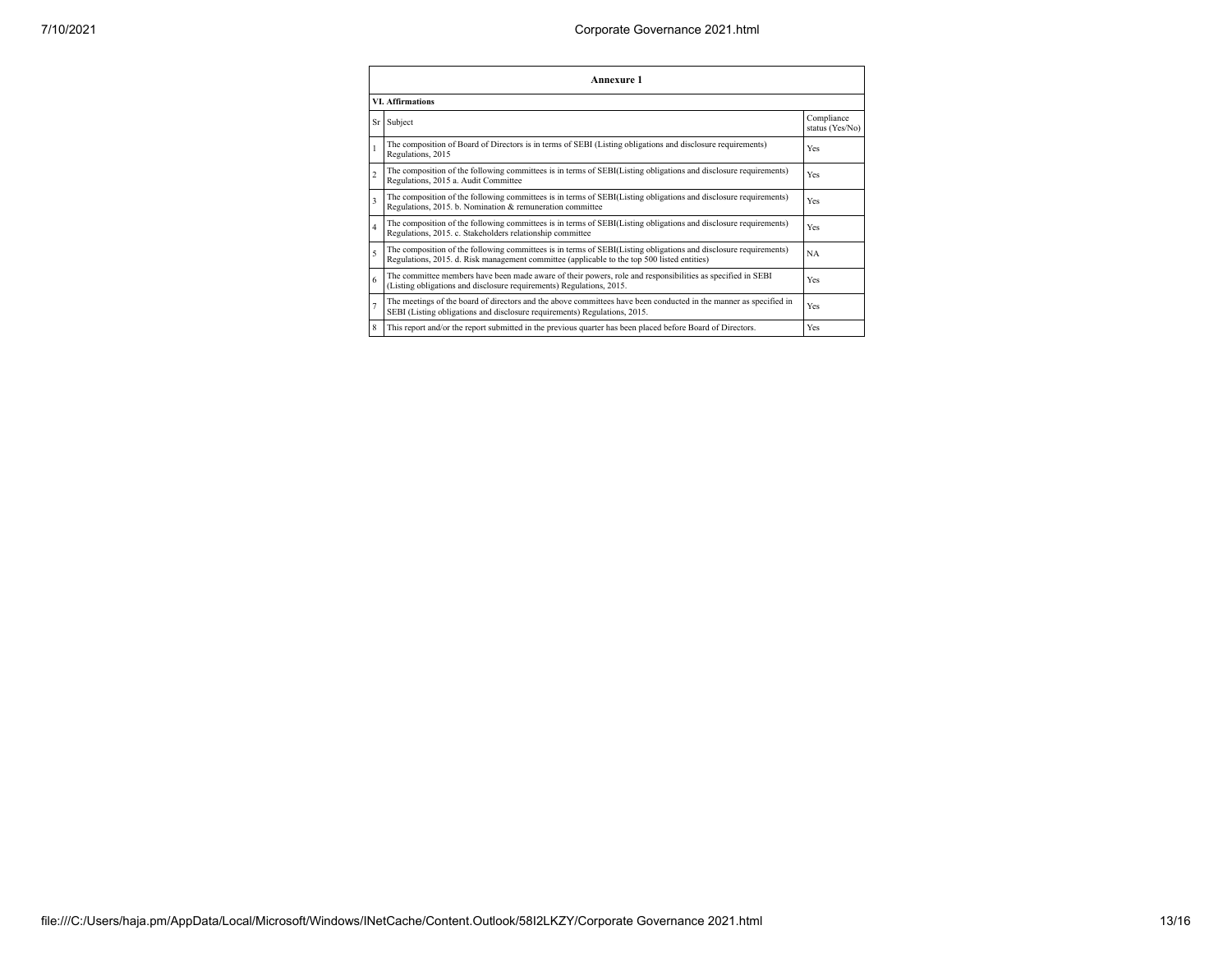## 7/10/2021 Corporate Governance 2021.html

|    | <b>Annexure 1</b> |                          |  |
|----|-------------------|--------------------------|--|
| Sr | Subject           | Compliance status        |  |
|    | Name of signatory | <b>ARCHANAT</b>          |  |
|    | Designation       | <b>Company Secretary</b> |  |